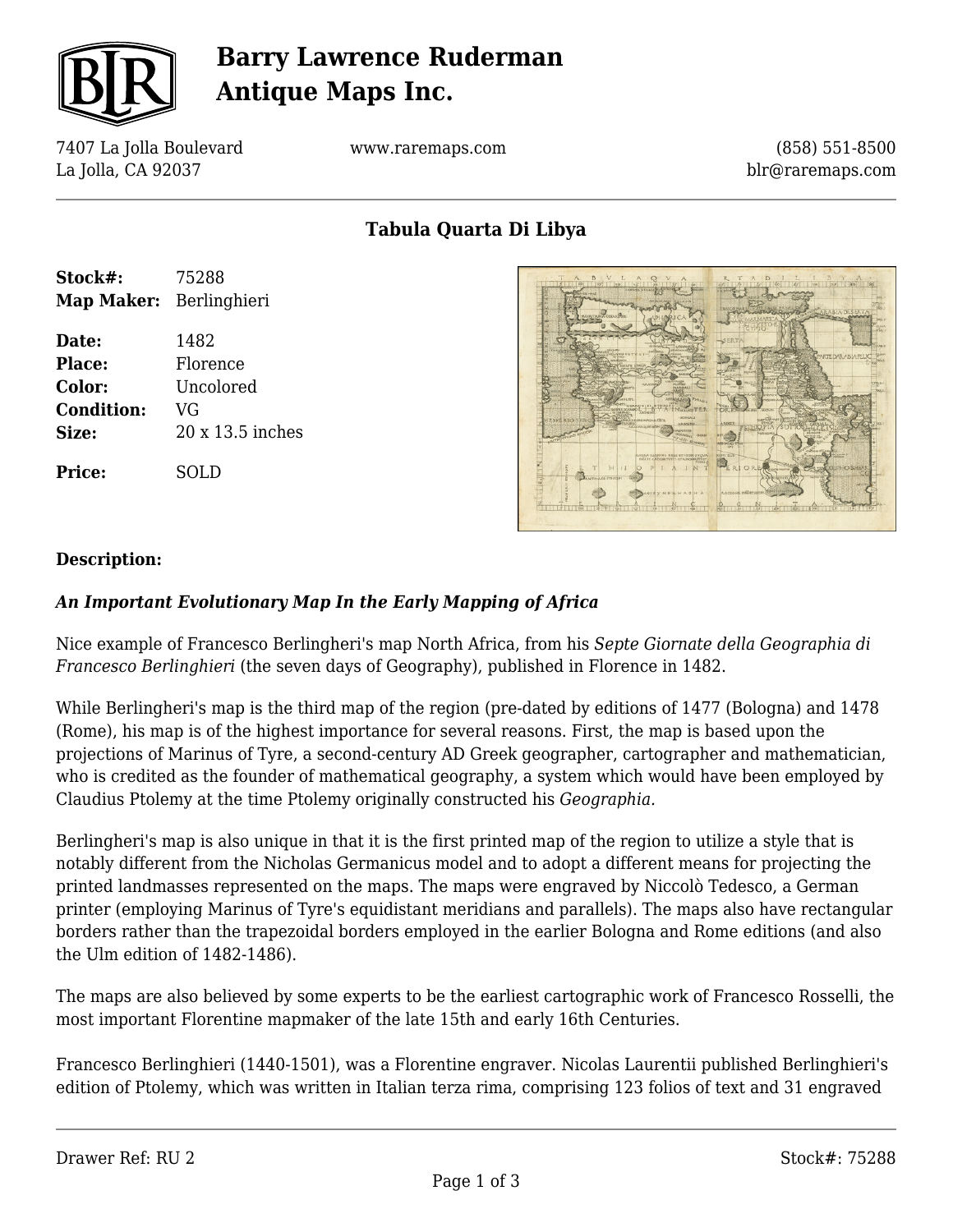

# **Barry Lawrence Ruderman Antique Maps Inc.**

7407 La Jolla Boulevard La Jolla, CA 92037

www.raremaps.com

(858) 551-8500 blr@raremaps.com

### **Tabula Quarta Di Libya**

maps. The work was first printed in 1482, but most surviving examples come from the edition of 1486, which was the first edition to include red printing in the title page. The full title is *Geographia. In Questo Volume Si Congengono Septe Giornate Della Geographia Di Francesco Berlingeri Fiorentino Allo Illustrissimo Federigo Duca . . .*

Berlinghieri's edition of Ptolemy is unique, in that it includes 31 maps covering Europe, northern Africa and the south part of Asia and is the first atlas to attempt the introduction of modern geography, with the inclusion of four new maps - France, Italy, Spain and Palestine, which are based on contemporary knowledge, rather than a strict plotting of Ptolemy's coordinates. A number of other maps in the Berlinghieri edition of Ptolemy include data which is drawn from modern sources, albeit more subtlely so, in part because of transcription errors and in part because of corrections made over time by later scholars.

While Berlinghieri's atlas was the third Italian printed edition of Ptolemy, it was very important in other respects. Berlinghieri's Ptolemaic regional maps are drawn on Marinus' plane projection; and although not generally considered an edition of Ptolemy, the maps are the only examples of Ptolemy's maps to be drawn on the original projection, with equidistant meridians and parallels. Berlinghieri's work was also the first to include a printed Gazetteer for each of the maps. The text by Berlingheiri is a metrical paraphrase of Ptolemy, the first atlas in the Italian language.

Francesco Berlinghieri was an Italian scholar and humanist. He promoted the value of classical Greek learning and therefore was the first to print an edition of Ptolemy in vernacular Italian, rather than Latin.

The maps in Berlinghieri's *Geographia,* appear distorted as compared to modern maps, because Ptolemy's data was inaccurate. One reason is that Ptolemy estimated the size of the Earth as too small: while Eratosthenes of Cyrene, a Greek mathematician, elegiac poet, athlete, geographer, and astronomer, made several discoveries and inventions including a system of latitude and longitude and conceived the idea of 700 stadia for a degree on the globe, in the Geographia Ptolemy uses 500 stadia. It is not certain if these geographers used the same stadion, but if we assume that they both stuck to the traditional Attic stadion of about 185 meters, then the older estimate is 1/6 too large, and Ptolemy's value is 1/6 too small. Because Ptolemy derived most of his topographic coordinates by converting measured distances to angles, his maps get distorted. So his values for the latitude were in error by up to 2 degrees. For longitude this was even worse, because there was no reliable method to determine geographic longitude.

Ptolemy was well aware of this. It must be added that his original topographic list cannot be reconstructed: the long tables with numbers were transmitted to posterity through copies containing many scribal errors, and people have always been adding or improving the topographic data: this is a testimony to the persistent popularity of this influential work in the history of cartography.